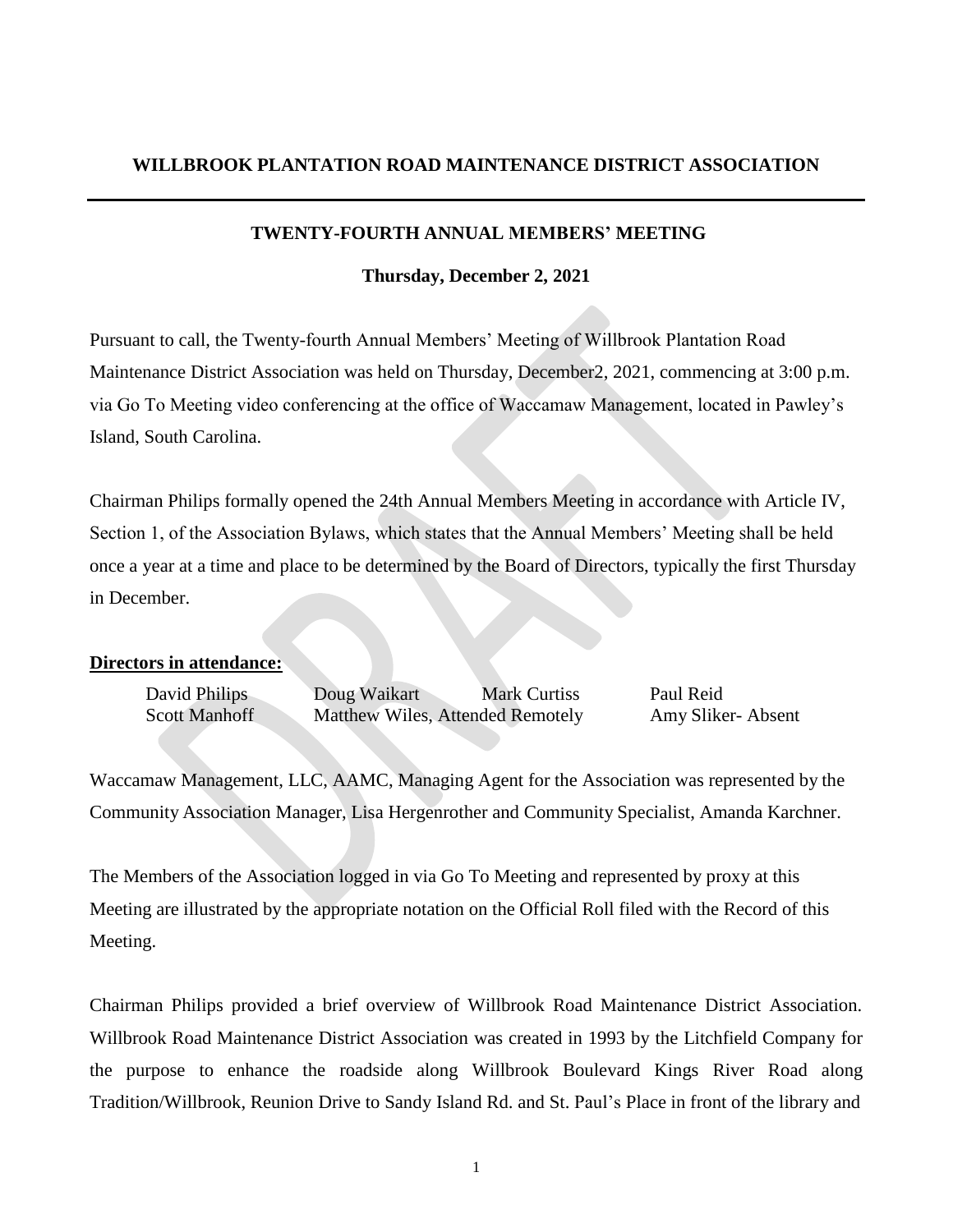fire station. The mission is to maintain a resort-like appearance. The association maintains the landscaping, trees, flags and irrigation system, Hampton Inn pond water quality and fountain, shareduse path, street and flood lights, entryways, signage, and flags. The pavement and storm drains have been maintained by Georgetown County since 2005 while we retain easements for our facilities. The association makes a \$12,000.00 annual contribution to the Litchfield Beautification Foundation for landscaping the Ocean Highway 17 median. Our \$206,000.00 budget is funded by dedicated regular assessments from The Reserve, Willbrook Plantation, The Tradition, Reunion Hall, Avian Forest, Greenhaven, the three Mingo's, the three golf course, the Reserve Harbor Marina, the Litchfield Market Village, the Hampton Inn, Tidelands Health and the ten Shops at Mingo.

## **Opening Statements**

Opening Statements were given by Mr. Philips and are as follows:

- A. Article IV, Section 1, of the Association Bylaws, states that the Annual Members' Meeting shall be held once a year at a time and place to be determined by the Board of Directors.
- B President of the Association, David Philips will serve as Chairman of the Meeting. Mark Curtiss, Secretary of the Association, will serve as Secretary of the Meeting.
- C. Amanda Karchner has been appointed Agent and Proxy for those Members of the Association not present at the Meeting, for the purpose of voting. Mrs. Karchner will also serve as Clerk.
- D Any Member who mailed their Proxy and wishes to recover them should do so now in order to preclude the recording of Owners both in person and by proxy. Anyone who wishes to allow the Proxy to stand will be recorded as present by Proxy and will be voting in absentee.
- E. The Clerk will now report on the Roll Call and certify the Proxies.

## **Certification of Proxies:**

Reporting as Clerk, Mrs. Karchner stated that the percentage of Membership represented by Proxy and Person was 54.36 percent. Needing only 51 percent to constitute a quorum, the Meeting could successfully conduct business.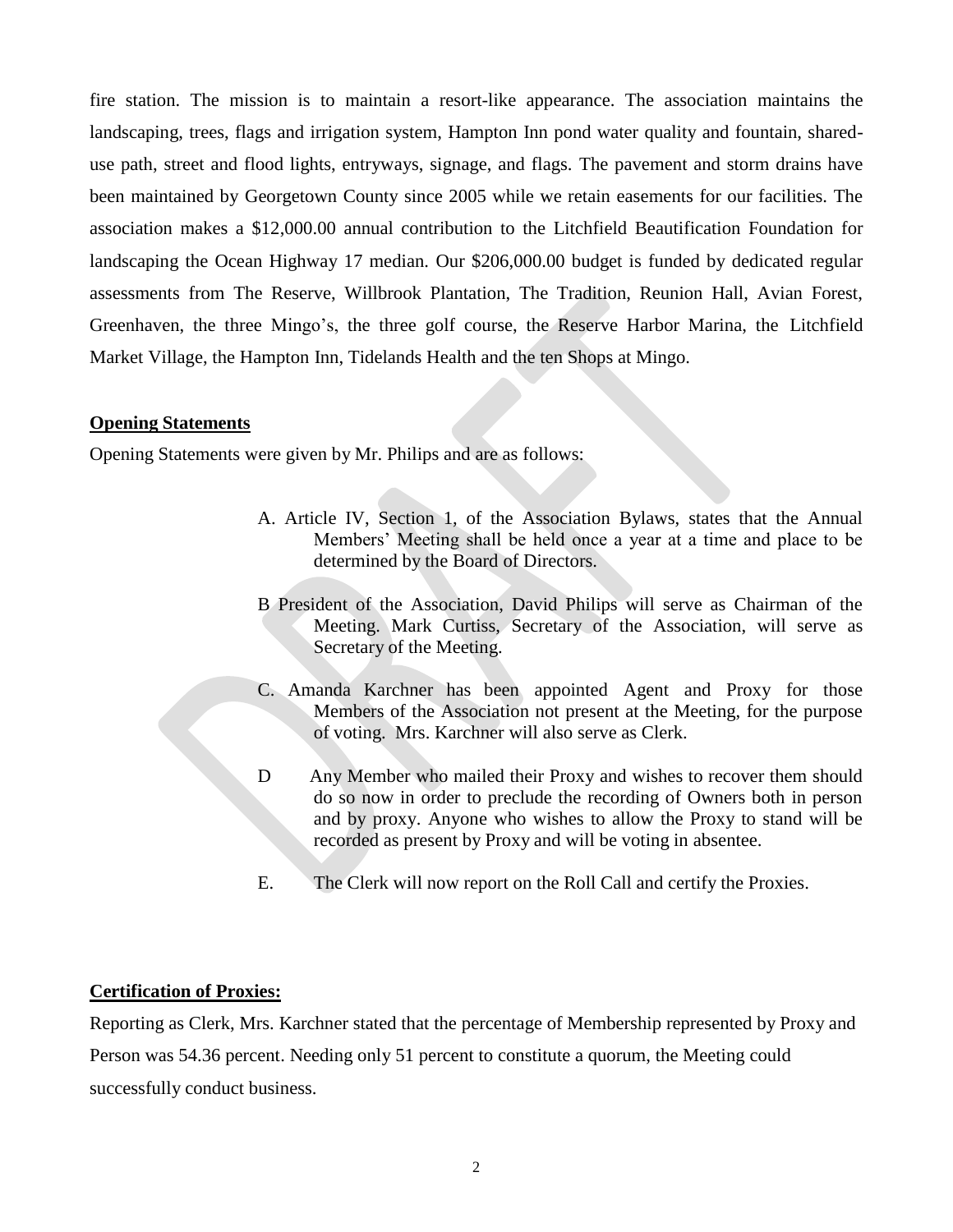#### **Proof of Mailing:**

Chairman Philips examined the Proof of Mailing of the Notice of the Twenty-fourth Annual Members Meeting (Exhibit A) and asked that it be filed with the official minutes of the meeting.

#### **Approval of Minutes:**

Reporting as Clerk, Mrs. Karchner stated the minutes of the Twenty-fourth Annual Members' Meeting of The Willbrook Road Maintenance District Association was approved by 95% of votes cast.

#### **Reports:**

#### **Board of Directors Report:**

President Philips presented the Board of Directors report.

-Reserve Study Funding (\$800)

-Pond Bulkhead repairs (\$1,000)

-Irrigation Motor replacement (\$7,500)

-Irrigation Pump replacement (\$4,500)

-Irrigation transmission line relocation (\$6,000)

-New Park Bench at the Library

-Conversion to LED Street light

-2020 Audit

-Insurance premium reduction with no change in coverage

-Various landscaping enhancements

- -Routine sign repairs and cleaning
- -Routine irrigation repairs
- -Routine turf maintenance

Looking Ahead to 2022:

-Waccamaw Management in third year of a three year contract

-Starwood Landscaping in third year of a three-year contract

-"Litchfield" sign refurbishments

-Path repairs and sealing

-Landscape retaining wall replacements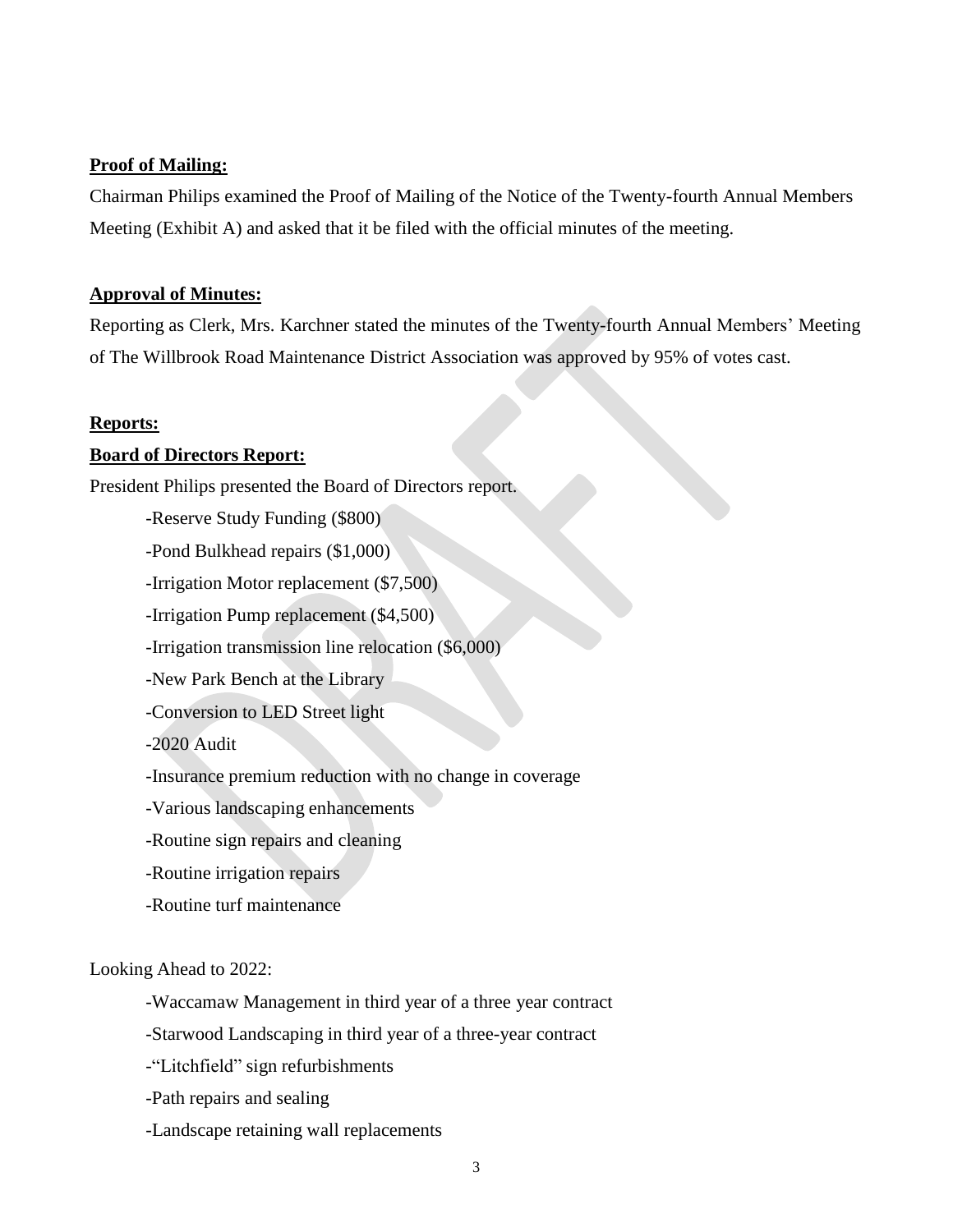-Sign enhancements

-Civil action settlement

-No increase in assessments

# **Financial Report**

Chairman Philips introduced Lisa Hergenrother of Waccamaw Management, LLC who presented the Audit Report for the year ending December 31, 2020. In Wayne Fussaro's, opinion, the financial statements referred to above present fairly, in all material respects, the financial position of Willbrook Road Maintenance District Association, Inc. as of December 31, 2020, and the results of its operations and its cash flows for the year then ended in conformity with accounting principles generally accepted in the United States of America.

Mrs. Hergenrother reported the following to the Board:

Financial statements as presented are on the accrual basis of accounting.

Revenues are recognized when earned rather than when received and expenses when incurred rather than paid.

At 12/31/20, the Association had

- Net Assets of \$181,050
- Comprised of \$62,781 in the operating/checking account
- \$113,992 in cash designated for future repairs and replacements
- \$1,000 in assessment receivables
- \$3,277 in prepaid insurance

Liabilities totaled \$119,384 - Comprised of

- $\bullet$  \$2,110 accounts payable
- $\bullet$  \$4,027 assessments paid in advance (operating)
- \$113,247 (contract liabilities assessments received in advance for the reserve fund for future projects).

The Association had a fund balance of \$61,666 which represents the cumulative excess of revenues over expenses.

Revenues for the year totaled \$206,329 which included

- Regular assessments of \$70,299
- Golf Course Assessments of \$44,544
- Public & Commercial Assessments of \$91,260
- Late charges and other revenue of \$180
- Interest Income of \$1,391

Combined Expenses (Operating and Reserve) for the year totaled \$199,045. The Association ended the year in the black by \$7,284. The association also received \$450 in contributed capital from a new unit.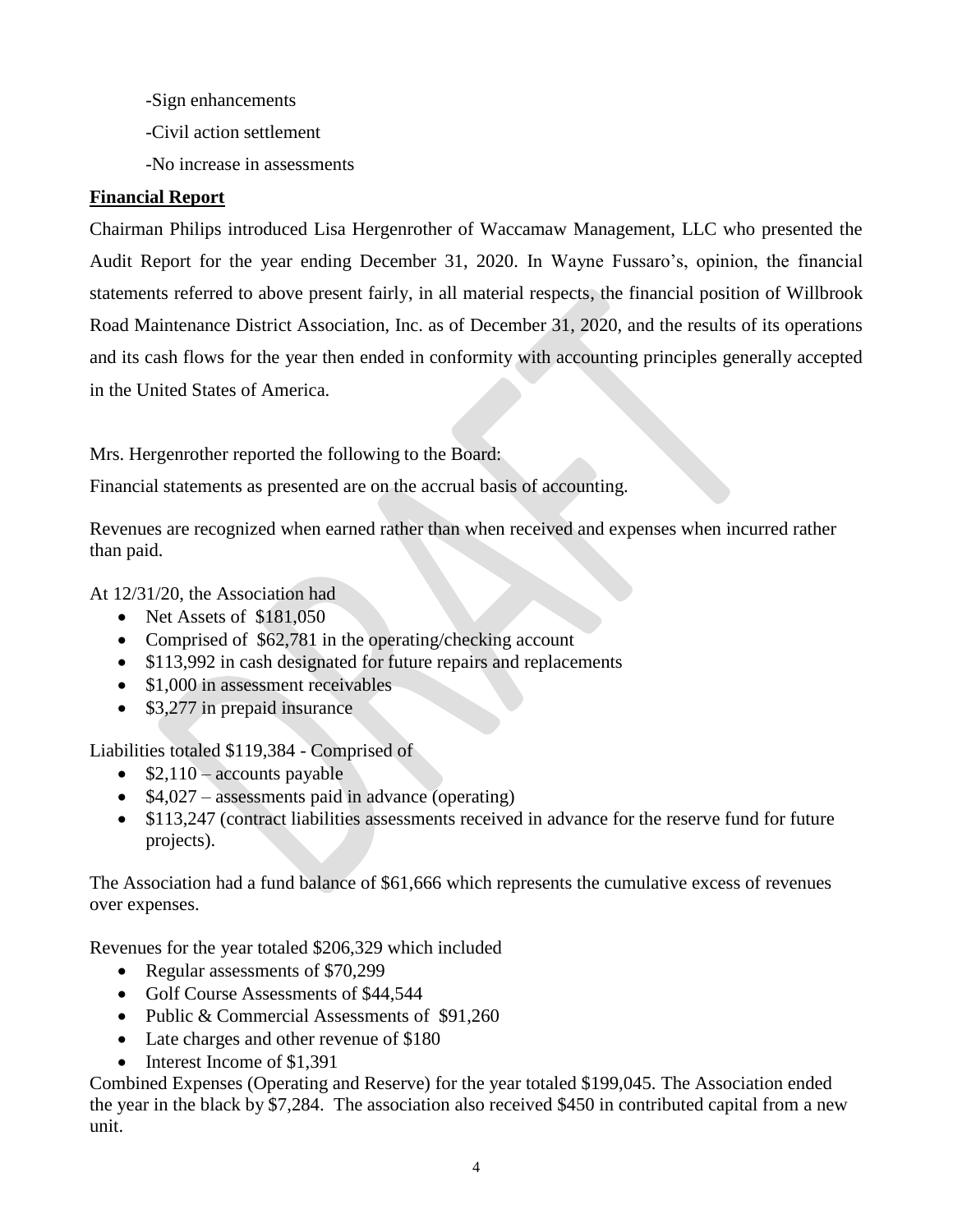Detail on the schedule of future repairs and replacements are detailed in the Supplementary Information section of the 2020 audit.

Wayne Fussaro, CPA stated in the 2020 audit, "In my opinion, the financial statements referred to above present fairly, in all material respects, the financial position of Willbrook Road Maintenance District Association, Inc., as of December 21, 2020 and 2019, and the results of its operations and its cash flows for the years then ended in conformity with accounting principles generally accepted in the United States of America."

## **2022 Budget**

## TOTAL BUDGET \$206,336 for 2022

The 2022 operating budget was presented to the membership. No increase in assessments.

## **Election of Directors:**

The primary purpose of the Annual Members' Meeting is to allow the Membership to elect Directors of the Association, to vote on the Tax Resolution, and any other issues before the Association. Amanda Karchner of Waccamaw Management, LLC is appointed Inspector and Teller of the election. It will be necessary to elect three (3) members to the Board this year. All three gentlemen have decided to seek re-election.

A Nominating Committee was appointed by the Board of Directors for the Annual Meeting and the nominees presented to and approved by the Board of Directors are listed below.

| <b>Nominees</b>      |  |
|----------------------|--|
| David Philips        |  |
| Doug Waikart         |  |
| <b>Matthew Wiles</b> |  |
|                      |  |

Three Years Tradition Three Years Mingo

Term Association Three Years **Reunion Hall** 

Reporting as Clerk, Mrs. Karchner stated the three candidates elected to three year terms, serving 2022 through 2025 are David Philips, Doug Waikart, and Matthew Wiles. Chairman Philips welcomed all newly elected Board members. There were two write-in and there were one vote for each write-in.

## **Tax Resolution:**

The Chairman stated that the Membership would vote on the Tax Resolution, which allows for the excess Association income over Association expenses to be deferred to the following year's assessments. The Tax Resolution is for the sole purpose of allowing the Homeowners' Association the opportunity to take advantage of a regular corporation's 15 percent marginal tax rate rather than the Homeowners' Association 30 percent tax rate. The Tax Resolution for the year ending December 31,